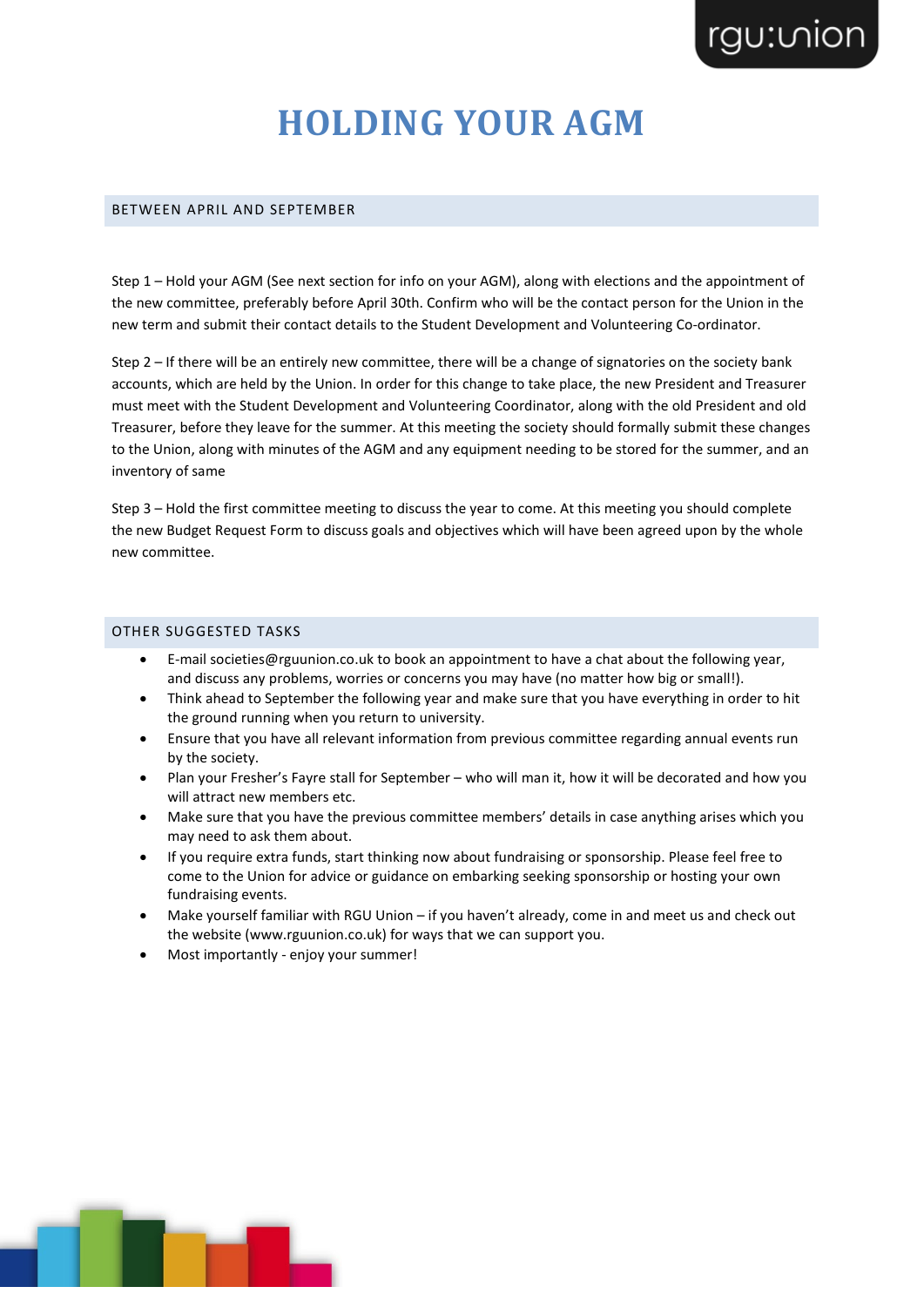#### ANNUAL GENERAL MEETING: IT CAN BE FUN

An Annual General Meeting (AGM) is the most important meeting your society will hold – but it doesn't have to be as scary, complicated or bureaucratic as it sounds! The AGM can in fact be an exciting evening where everyone gets re- enthused about the aims and objectives of the society in an enjoyable setting.

It is a good idea to hold the AGM by April 30th, before exam season begins.

The main purpose of an AGM is to elect the following year's committee. It is up to your society as to whether or not you make this an event in its own right or if you tag it onto another event. For example: if one of your regular events is watching a film, simply spend the first 30 minutes on the AGM, and watch the film afterwards.

As long as you ensure that everyone in the society knows that the AGM will be taking place that evening (giving at least 14 days' notice and an agenda in advance) then there is no reason why the normal activities of your society cannot also take place at the same meeting.

Your AGM is the place to iron out the details of handover to the new committee, presenting the society finances, planning your events for the next year, thinking about your stall at the Freshers Fayre…all this must be recorded in the minutes by the secretary, and submitted to the union before you leave for the summer.

If you would like someone from the Societies Union Committee to attend your AGM for help and guidance, please contact us on societies@rguunion.co.uk and we will endeavour to send someone.

## HOLDING YOUR AGM

### AGM GUIDANCE NOTES

Please find below advice on holding an Annual General Meeting of your Society.

Agenda should include:

- Minutes of Previous AGM
- Society's activities summary
- Annual financial report
- Committee election
	- o Summary of current committee position
	- o Election of new committee
- Approval of Constitution (for coming academic year)

Full minutes must be taken at the meeting and an electronic version circulated to the society's members.

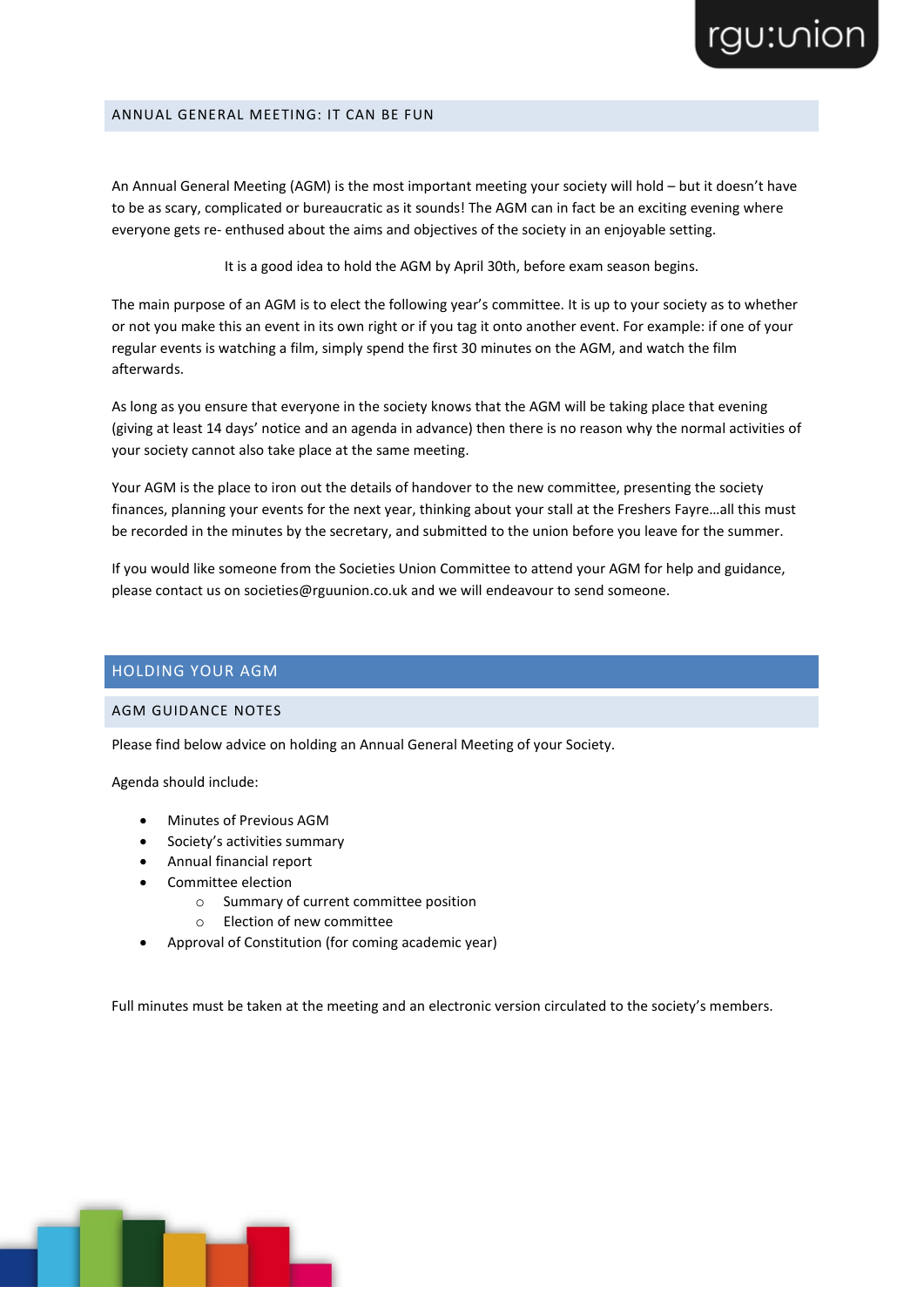## SUGGESTED ELECTION PROCEDURE

Elections are held during the Society AGM for the committee positions for the following academic year. All members are eligible to stand for election, as long as they will continue to be students of The Robert Gordon University in the following year. Candidates should give a brief description of why they would like to be considered for the role and which qualities they would bring to the position.

rgu:vion

### ELECTIONS WILL BE DECIDED BY EITHER OPEN VOTE OR SECRET BALLOT\*

\*In the case of a secret ballot, an impartial party must count the votes. The name of the person conducting the count should be entered in the minutes. If a suitable party cannot be found or decided upon, please contact RGU:Union, who will assist you.

- At any time, a member of the society may call for vote by secret ballot if this is not the chosen method of election.
- Committee members will serve from 1st August to 31st July. However the present and new committees should work together at the end of the current year to ensure a smooth transition.

#### OFFICIAL POINTS TO NOTE:

- The Annual General Meeting (AGM) should be held once every academic year towards the end of the Summer Semester, preferably by April 30th.
- Society AGMs shall be open to all Full, Associate and Honorary members of the society.
- Only full members of the society are entitled to speaking and voting rights at the AGM.
- Notice of the AGM shall be given to all society members at least 14 days before the meeting.
- The business of the AGM shall include the election of the society committee and the presentation of the annual financial accounts of the Society.
- It is also very important to discuss at the AGM who from the committee will be the contact person for the Union for the following academic year, and submit their contact details to the Student Development and Volunteering Coordinator.
- All members of the society should be invited to the AGM and sent an agenda in advance, with a minimum 2 week notice period.
- Between the election of the incoming committee members and the end of the outgoing committee members' term, there should be a period of transition and handover, involving the student Development and Volunteer Coordinator.

Quorum at AGMs is 50% + 1 of the Society's membership. This is the minimum number of voting members who must be present in order for motion to be passed. The AGM shall be chaired by the Society President or another committee member if he/she cannot be present, and the Secretary shall take the minutes of the meeting. Minutes are a record of what took place at the meeting. The minutes shall be made available to all members and a copy must be submitted to RGU: Union following the AGM. Sample agenda and minutes can be found below.

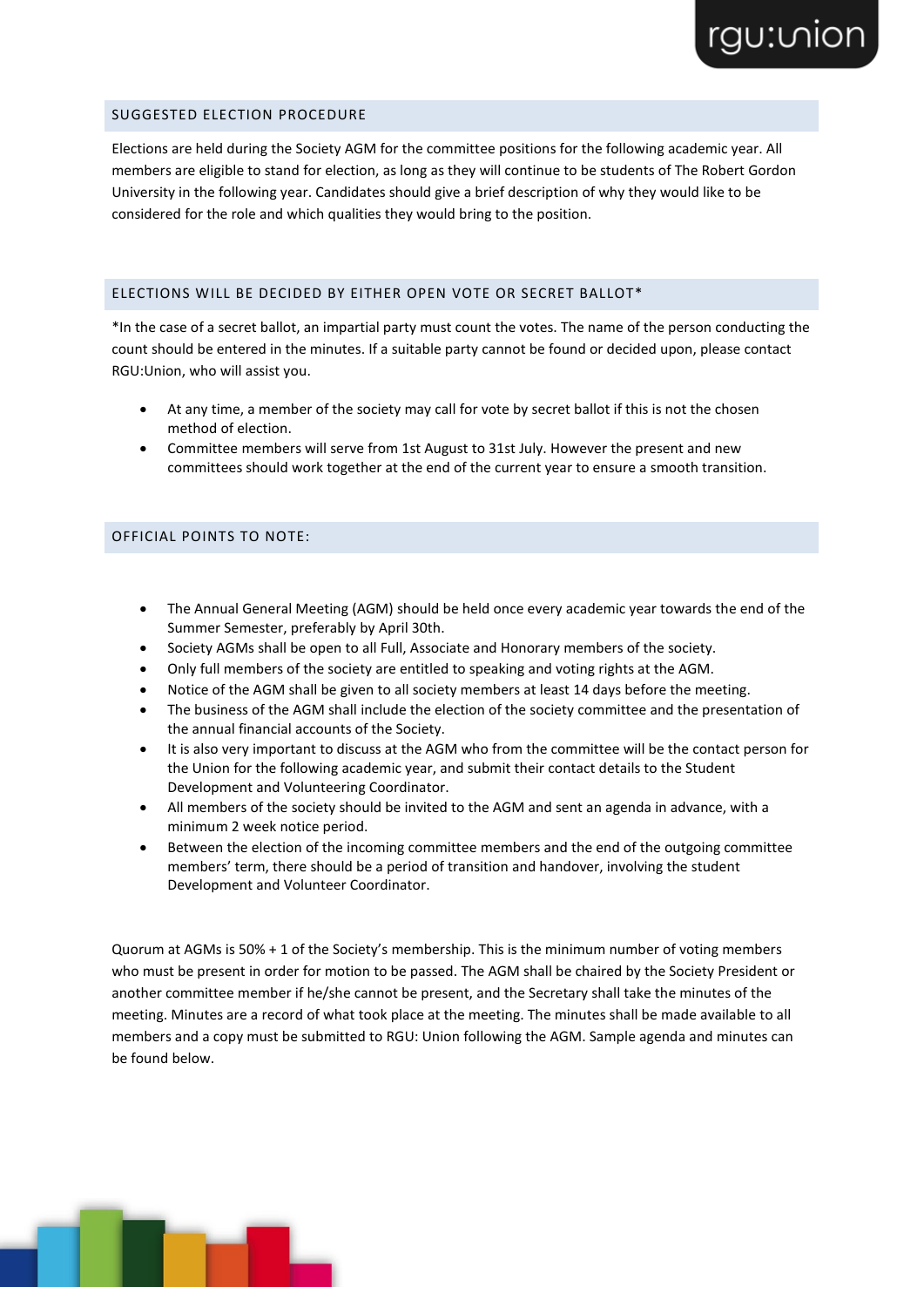### AFTER THE AGM, PLEASE SEND THE FOLLOWING DOCUMENTS TO RGU:UNION:

- Amended constitution
- Minutes of the AGM
- Updated committee list
- Inventory form of your equipment
- New bank account signatories
- End of Year Report

Please see the handover checklist available online or at the end of this pack for a full description what to hand it to RGU:Union at the end of the year.

### **SAMPLE AGENDA**

**The Stamp Collectors Society AGM** 

**Friday 8th May 2013** 

#### **Agenda**

- Presidents Introduction
- Minutes of previous AGM approval
- Overview of previous year's activities
- Annual Financial Report (Treasurer)

• Committee Elections: -Summary of Position from President and other previous position holders -Secret/Open Ballot -Position Announced (this will be repeated until all positions have been filled)

- Society business for forthcoming year (if any)
- Review of Constitution for following year if needed
- AOB (Any Other Business)

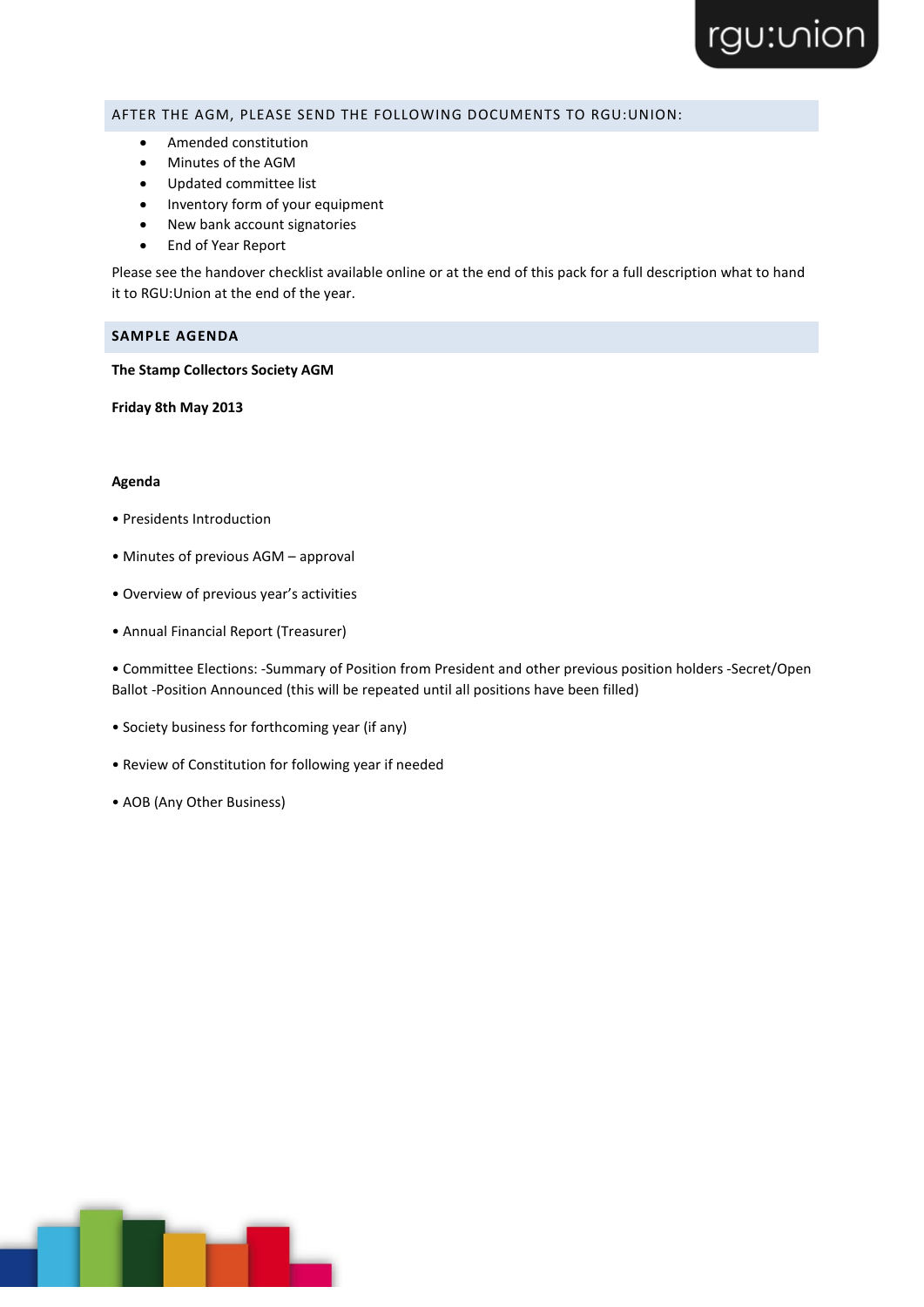

# SAMPLE MINUTES

#### **The Stamp Collectors Society AGM**

**Friday 8th May 2013** 

**Minutes**

#### **Presidents Introduction**

President gave a short introduction about the running of the AGM. Thanked everyone for coming. Ran through the agenda, and specified that any other issues not on the agenda could be discussed under AOCB.

#### **Minutes of previous AGM**

Approval The minutes which were circulated prior to the AGM were approved as an accurate representation of the previous AGM.

#### **The Stamp Collectors Society's Activities 12/13**

- The President ran through the Society's events of the year:
- Freshers Week Great success, recruited 30 new members, and the freebies went down well.

• Trip to Edinburgh – Everyone seemed to really enjoy this trip, learnt a huge amount – money was handed in on time, smoothly ran!

• Summer Ball – Few venue issues, and the band failed to show. However, everyone enjoyed the food, and popped to a club afterwards which went well. We'll overcome the band problem next year by not going with the same band, and ensuring some sort of contract is issued.

#### **Annual Financial Report (Treasurer)**

- Treasurer summarised:
- Year Beginning: £2
- Income: £2,321
- Budget from the Union: £500
- Expenditure: £1,567
- Year End: £756

Budget Request forms are yet to be submitted.

#### **Committee Elections**

President: James Moses, Bruce Lee and Frank Simon. Elected: Bruce Lee

Vice-President: Justin Fields, Trey Lance and Mac Jones. Elected: Justin Fields

Treasurer: Simon Cohen, Ann Rice and Natalie Young. Elected: Natalie Young

Communication & Engagement Lead: Stephen Ryan and Johnny Don. Elected: Johnny Don